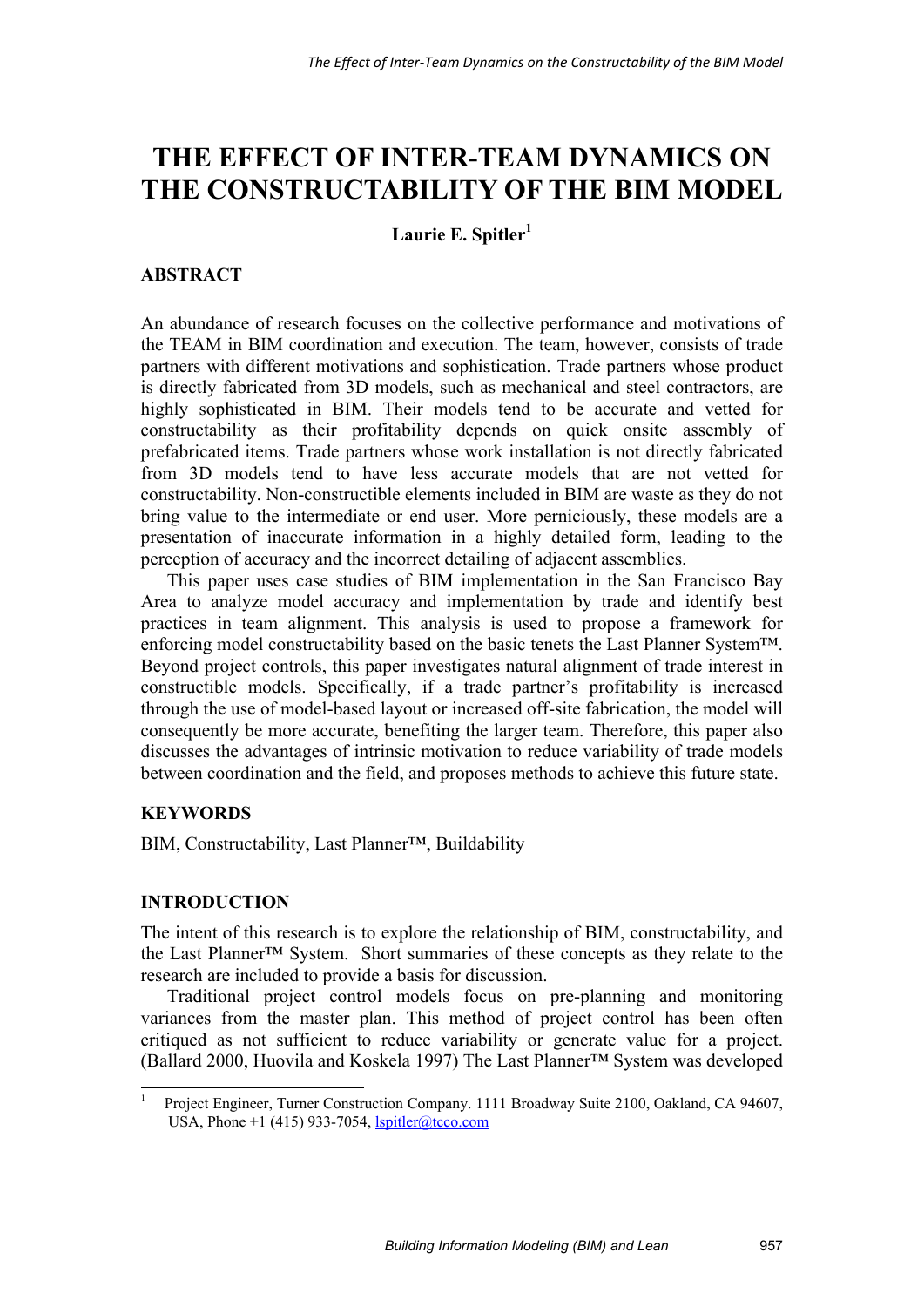as a conceptual shift of thinking from project control to production control. The root concept of the Last Planner™ System is almost deceptively simple – taking what CAN and SHOULD be done, committing to what WILL be done, and measuring what WAS done. The production units, called assignments, are designated by the last planners, the trade specialist who will execute the work. The planned percent complete (PPC) is a measurement of the actual completion of work committed by the last planners. In analyzing why work was not completed, continuous improvement is built into the system.

The second component of the Last Planner™ is Work Flow Control, which 'coordinates the flow of design, supply, and installation *through* the production units.' Pull scheduling is a common application of work flow control as 'pulling' to project milestones reduces variability in schedule as resource continuity is considered; constraints to release work are identified and removed; and interdependencies are discussed in advance of the field. (Ballard, 2000) In pull sessions, discussion of the Process and Step hierarchies<sup>1</sup> of a Lean Work breakdown are particularly helpful in elucidating the interaction between trades as each trade specialist is forced to think of her installation in relation to trades adjacent in location and sequence.

A Building Information Model is a model of a project created in virtual space prior to construction in order to facilitate a better understanding of how to design, build and maintain the project. In addition to modeling geometry of a building in three dimensions, information such as material and cost can be embedded. As building systems have become increasingly complex, employment of Building Information Modeling to coordinate building elements prior to construction has become prevalent in the building delivery process. Typically, Mechanical, Electrical, Plumbing, and Fire Protection (MEPF) contractors will engage in the process to ensure that elements of each trade can be installed without conflict in the field. This process eliminates rework in the field, allows for greater prefabrication, and has a positive impact on the schedule. While BIM can be used in all phases of project delivery, this research focuses on the use of BIM for coordination, detailing, and construction layout.

Constructability in design can be defined as 'the optimum use of construction knowledge and experience in planning, design, procurements, and field operations to achieve overall project objectives' (Russell, et al, 1992) and further expanded upon as 'removing all the unnecessary in construction process which does not contribute to the quality of the building.' (Alarcon, 1997). Value is defined as 'what the customer wants from a process.' Waste is all that does not add value. (Liker 2004) The

Phase: Site Preparation, Substructure, Superstructure, Skin, Building Systems, Fit Out

 $\frac{1}{1}$  Example of Hierarchies excerpted from Ballard and Howell (2004) Project: Commercial office building

Operation (within the Substructure phase): Layout, Excavate, Shore, Place Drilled Caissons, Cap Piles, Place Underground Utilities, Build Foundations, Build Walls

Process (within the Place Drilled Caissons activity): Fabricate Cage, Drill Hole, Place Cage, Pour Concrete

Step (within the operation Fabricate Cage): Acquire Materials, Place straight bar in jig, Weld coiled bar helically around cylinder, Fit and tack lifting bands, Weld out lifting bands

Assignment (for today): Perform welding steps in the operation Fabricate Cage. Fabricate cages 101, 102, and 103 in that order.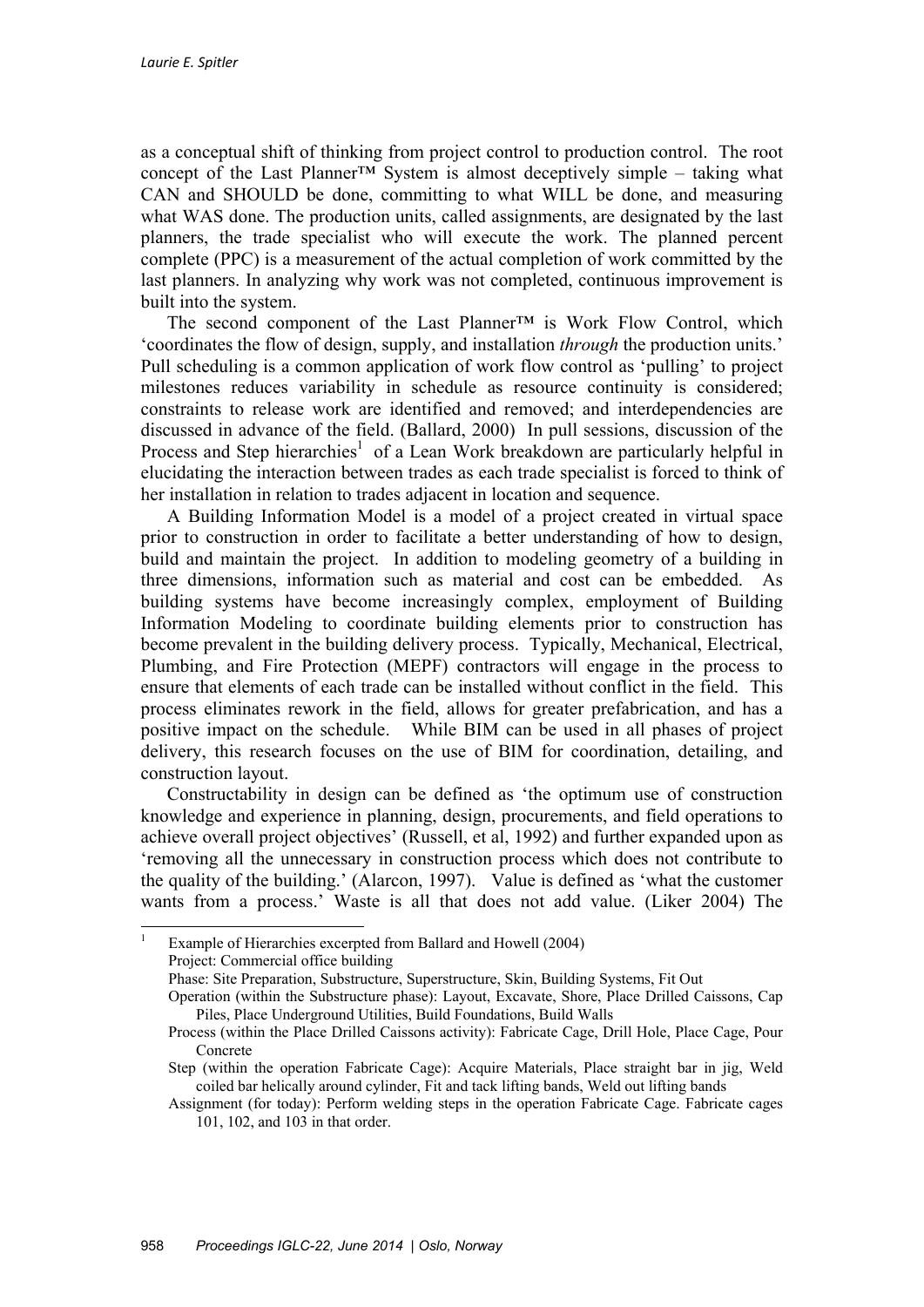customer of a constructible BIM is the group that is installing the work, and so the terms 'value' and 'constructability' become almost synonymous in this discussion.

#### **LITERATURE REVIEW**

Creating a BIM is inherently collaborative as several trade contractors, the design team, and the general contractor work together to create a coordinated model. In recent years, several researchers have investigated the natural alignment of BIM and Lean principles, recognizing that 'while the two are conceptually independent, there appear to be synergies between them.' Sacks et al (2009)

Sacks et al (2009) propose a framework for research of interconnections and synergies between BIM functionalities and Lean Principles. A review of the framework demonstrates that the Lean Principles that have the highest number of interactions with BIM Functionalities include (A) getting quality right the first time (reduce product variability), (B) focus on improving upstream flow variability and (C) reduce production cycle variations. (Sacks et al 2010)

Within the framework proposed by Sacks, several authors have contributed research exploring the interaction of BIM and Lean. Clemente and Cachadinha (2013) presented a case study in the use of BIM in managing the flow of operations on a daily level. Variability of work in the field was reduced through the use of BIM to coordinate and plan, visualize upcoming tasks, and communicate information to remote parties. Completed work was incorporated into model, providing the team a continually updated resource from which to plan.

Bhatla and Leite (2012) present the case for the use of BIM to support the Last Planning process for construction, hypothesizing that 4D visualization will lead to a better understanding of progress and that the collaboration involved in clash detection will reveal constraints. In contrast, Khanzode (2010) demonstrates that the use of Last Planner™ to set objectives and manage the process of BIM coordination leads to an increased rate of prefabrication and a reduction of construction RFIs. Together, these studies demonstrate an interesting reciprocity between BIM and Last Planner™.

Hamdi and Leite (2012) use the BIM Capability Maturity Model to measure a project's BIM maturity and hypothesize that a high level of maturity has a positive effect on how successfully lean processes are implemented.

The majority of the research summarized above demonstrates that the Project BIM functionalities positively interact with Lean Principles. This paper accepts the premise that the implementation *of* a Project BIM adds value and supports Lean Principles, and addresses the precedent question of 'How is value added *to* a project BIM'?

Value is achieved through the reduction of waste. A modeled element that is not physically constructible is waste, resulting in material waste, variability in schedule and product, and removing the value of coordination time put into that element. Conversely, if an assembly is modeled exactly as it will be built, all that does not add value has been removed from the process and it is, by definition, constructible. Project BIM are an assembly of trade specialist's BIMs, which are an assembly of modeled elements. To understand the value of a Project BIM, the component models must be understood. If value is added to the component BIMs, the project level BIM functionalities as defined by Sacks of (1) visualization of form, (9-10) collaboration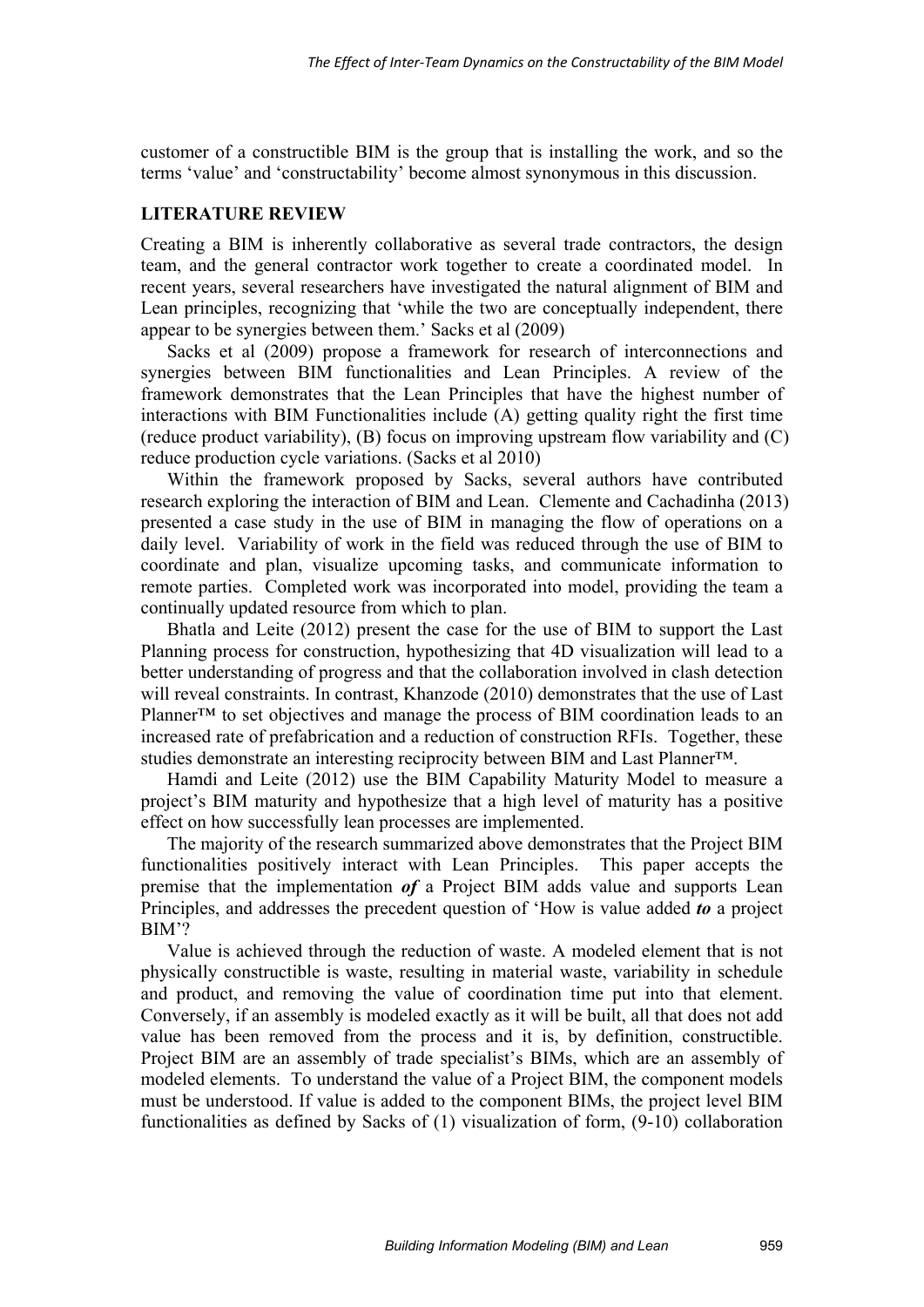in design and construction, and (14-17) electronic based object communication will consequently be enhanced.

### **METHODOLOGY AND CASE STUDIES**

Four case studies were used as the basis of data for this paper. The projects studied ranged from 75 to 120 million dollars, utilized BIM to coordinate MEPF and structure, and selectively employed BIM to coordinate framing and finishes. All projects were contemporaneous with active construction phases from 2011 to 2014.

Quantitative information about the extent of trade participation in BIM was ascertained through surveys. Interviews were conducted to gain qualitative information on perceived successes and failures of the constructability of the BIM. Constructability issues, such as leaving out a portion of a wall to provide access to a non-accessible mechanical connection, are often dealt with in the field without documentation. Therefore, interviews were chosen over an evaluation of project RFIs to gain insight into constructability issues.

In order to understand how value can be added to BIM, the extent of the individual models that make up the BIM and the use of the models by each trade specialist must be understood. The BIM Participation Matrix was developed to give a quick visual read of the components that make up the BIM model. Squares are marked black if a trade consistently used the model in the manner indicated and grey if the trade selectively used the model in the manner indicated.

The number of darkened squares on the X axis indicates the number of trades contributing models, or the extensiveness of the Project BIM. The more trades that contribute, the more comprehensive the model becomes. The number of darkened squares on the Y axis shows the intensity of application of the BIM model from coordination to field implementation. The more a trade applies the model, the closer the installed product will be to the BIM model.



Figure 1: Sample BIM Participation Matrix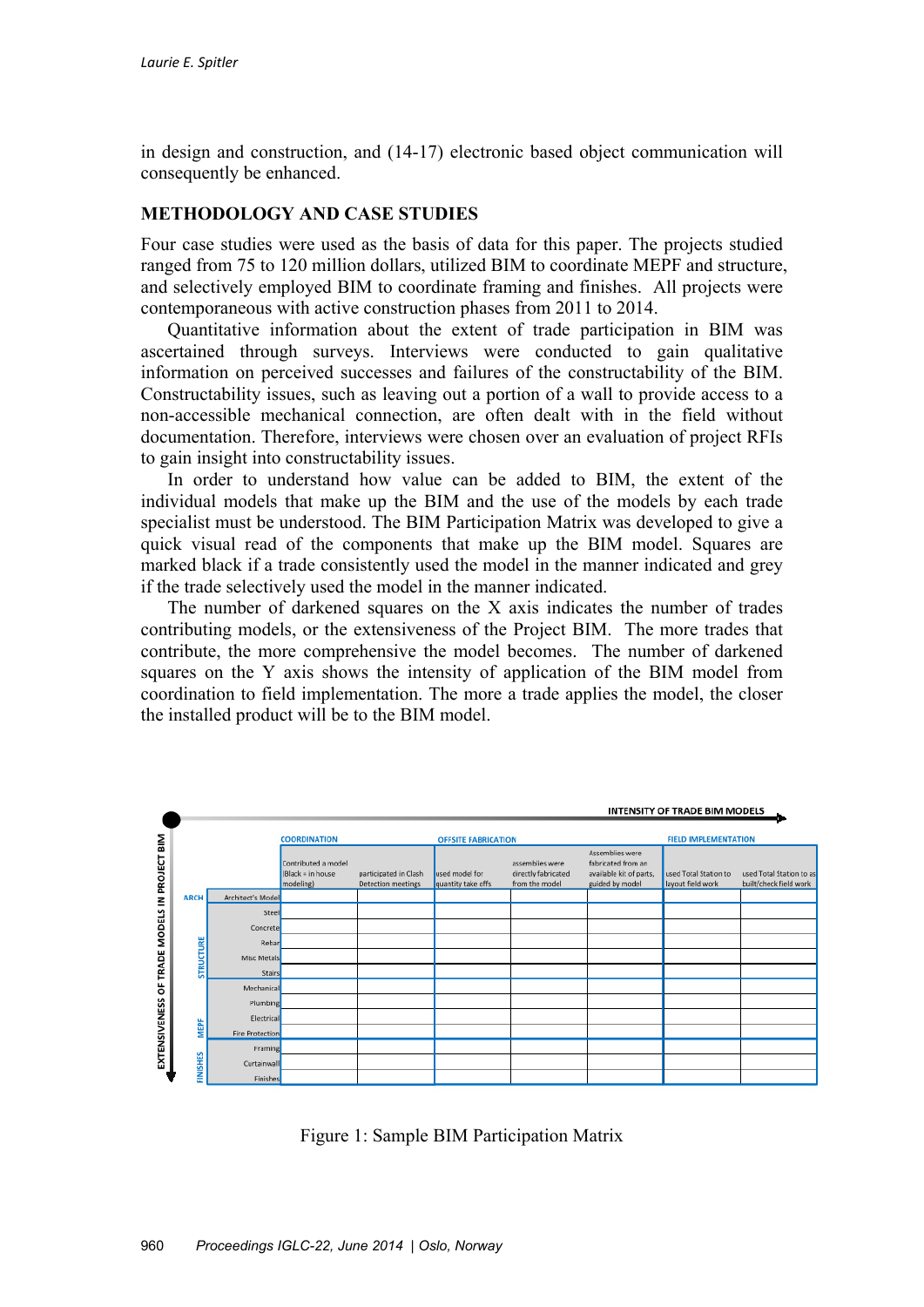

Figure 2: BIM Participation Matrices for the Case Studies

The matrix is divided into three vertical sections. The first section, 'Coordination' quantifies how many trades participated in BIM. The Campus and Terminal case studies show that MEPF coordination with structure was completed. The Midrise and Concert halls show successive levels of finish and curtain wall participation in BIM.

The second section quantifies the trades who engaged in offsite fabrication. Offsite fabrication reduces onsite labor hours and the variability of components coming to the field. Trades who participate in offsite fabrication have less flexibility to deal with unexpected field conditions as modifications to prefabricated components may not be possible.

The third section quantifies the trades who used BIM for field layout and verification of installed components. This application of BIM is an example of the "Check" in the PDCA (plan-do-check-adjust) process. It should be noted that the use of BIM for layout and verification is dependent on the use of BIM for coordination and also overwhelmingly occurs in conjunction with pre-fabrication.

#### **CONTRACTOR PROCESSES**

Trade specialists typically fall into one of two process categories.

**DIRECT FABRICATION FROM BIM** - The BIM model is integral to these trade specialists' fabrication process. Generally, the trade specialists will use software unique to their disciplines and compatible with the fabrication process. These contractors utilize a high percentage of prefabricated components and offsite labor.

If Lean philosophy is applied to this process model, the trade specialists' fabrication shop would be considered the customer of the coordinated model handoff. Therefore these contractors invest in the accuracy and completeness of the BIM because their investment is returned with efficient fabrication and consequent reduction in onsite labor. Steel and mechanical contractors generally fabricate directly from the BIM model.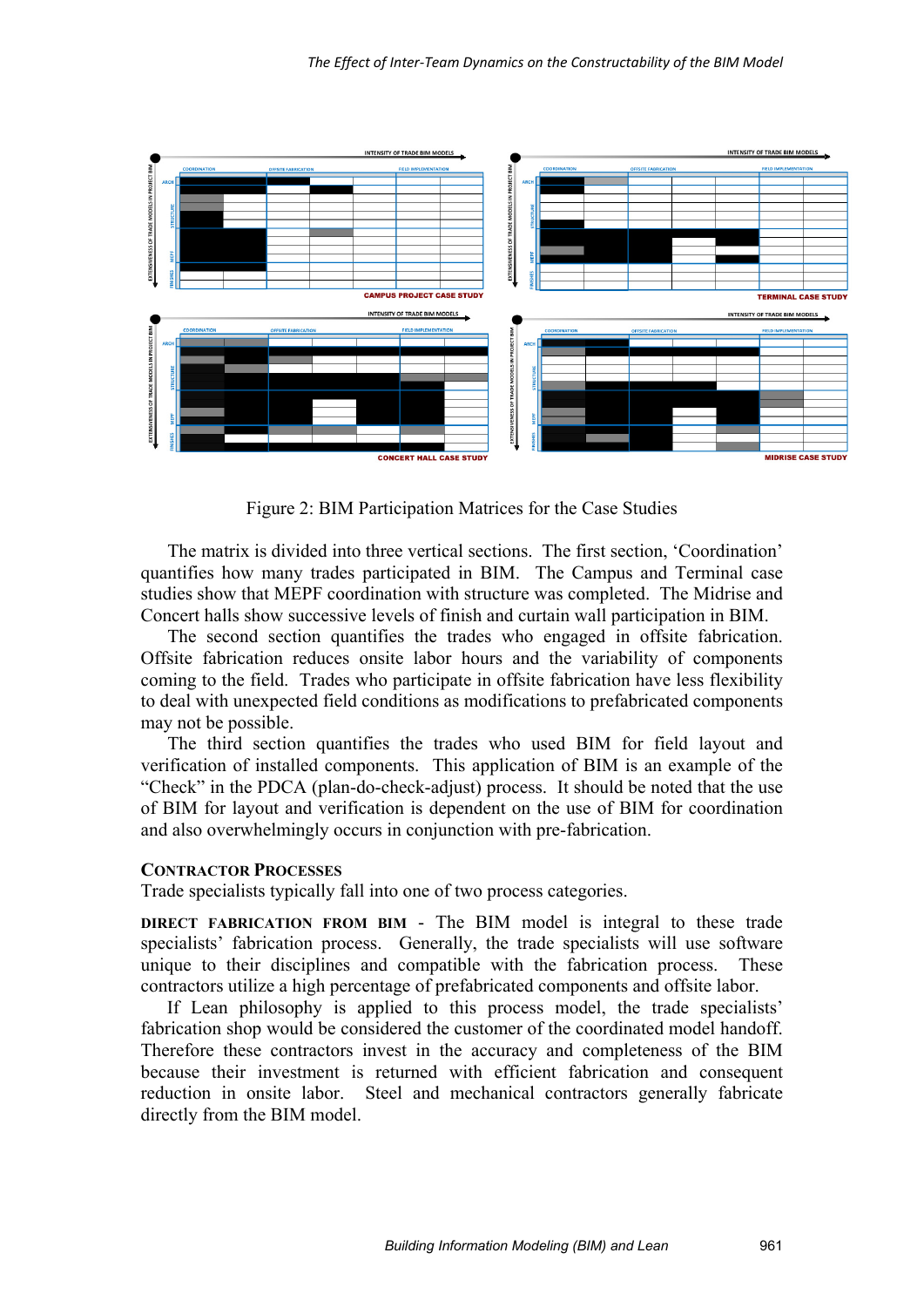

Figure 3: Sample Steel Direct Fabrication Process

**INSTALLATION AS A PARALLEL PROCESS TO BIM** - For certain trades, the fabrication and installation of work is independent from BIM. These trade contractors typically engage in BIM as a contractual requirement.

 The customer in this scenario would be the general contractor. Because these contractors do not realize a direct savings if the model is more constructible, they are less incentivized to invest in the accuracy of the BIM.



Figure 4: Sample Concrete Indirect Fabrication Process

## **TYPOLOGIES OF VARIABILITY BETWEEN BIM AND FIELD**

The BIM is used as a basis for construction. Variability between the model and the BIM were discussed and typologies of constructability issues were established.

**ERRORS** – Errors occur when the constructed component deviates from the modeled element in geometry or location. For example, if constructed stud framing has a different layout than the modeled stud framing, the model is considered erroneous. Errors are most likely to occur in the models of trade specialists who do not employ direct fabrication. In the School Campus case study, the plumbing contractor disregarded the modeled system and assembled a seemingly more efficient system in the field. Unfortunately, the Authority Having Jurisdiction (AHJ) did not allow deviations from the stamped plans and the plumber had to rework the system. In the Concert Hall Case study the concrete contractor used model-based layout for some, but not all edge of slab conditions. An interior edge of slab was incorrectly placed. The framing contractor followed the edge of slab rather than the design location. The error caused rework for both contractors.

**OMISSIONS** – If an object is not modeled or considered in BIM, it is an omission. In the Midrise case study, the miscellaneous steel was not shown above the toilet partitions. Though the need to leave space for such steel was discussed with the team at coordination inception, the absence of the visual reminder caused detailers not to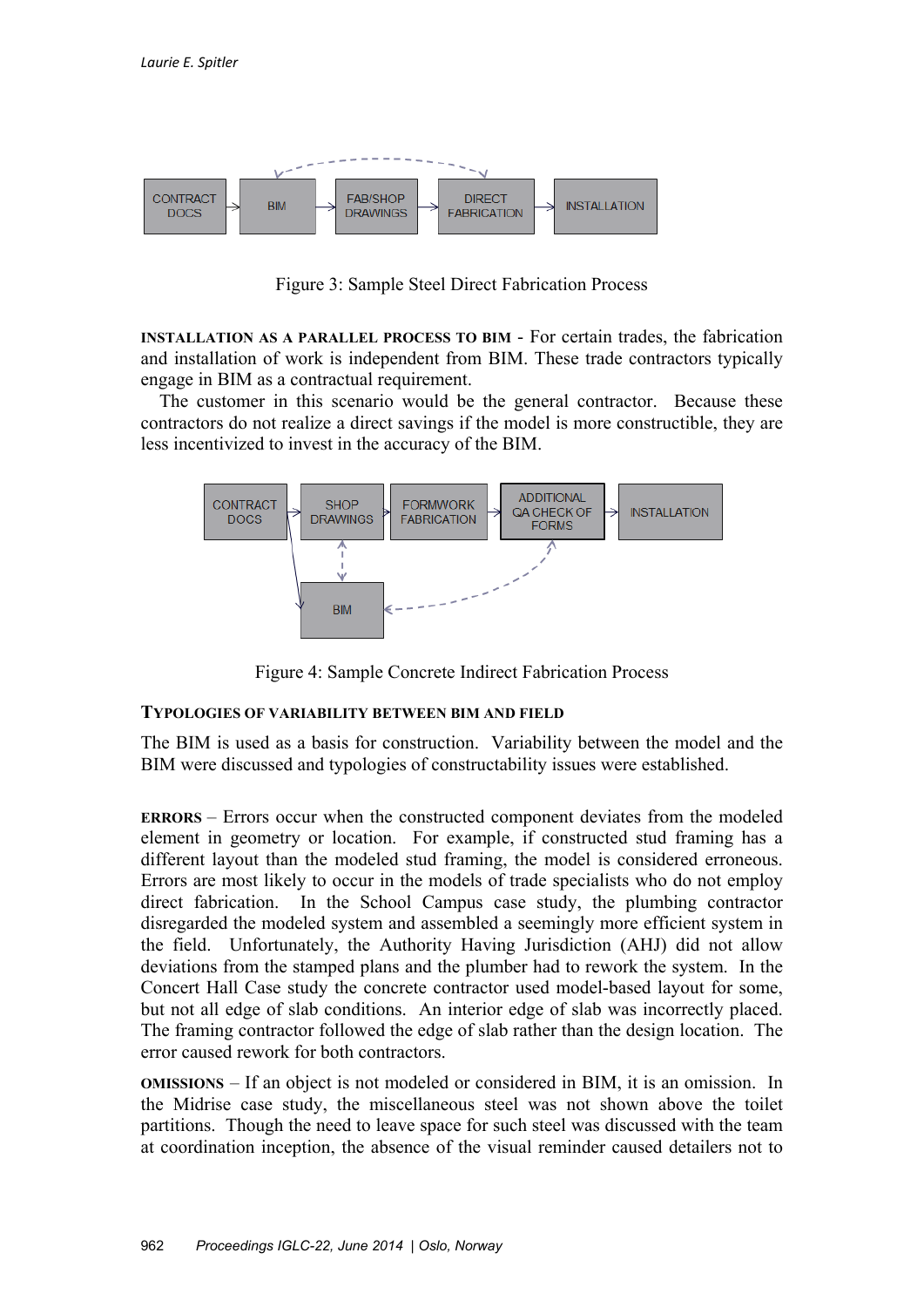account for steel location. The area was re-detailed prior to construction. The Terminal case study was constructed as a phased project consisting of core and shell construction and an interior build out. During the first phase mechanical equipment was installed. As the second phase was designed, the new layout failed to consider the location of the existing equipment and as a result, conflicts occurred in the field. The omission was the failure to consider the two systems in conjunction in the BIM.

**TOLERANCES** – Unlike other deviations between constructed and model elements, tolerance issues are inherent to the materiality of each element. For example, steel generally has a tolerance of a fraction of an inch. Spray on fire proofing is applied to each beam and also has a tolerance of a fraction of an inch. Due to a failure to account for accumulated tolerances, if a modeled element is located too closely to the beam, a clash may arise in the field despite the modeled element's correct location. In the Concert Hall case study panelized wood sections were attached to prefabricated stud sections. The wood sections had not fully acclimatized to the dehumidified environment and the connections were not aligned to the fractional tolerance. The resulting gaps had to be monitored and adjusted as the wood acclimated.

**BUILDABILITY** – If a modeled element cannot be physically built, a modification will have to be made in the field. Issues of buildability occurred when constraints of construction were not considered in the coordination process. Contractors who did not engage in direct fabrication and contractors who employed third party modelers tended to have these issues. In all case studies, modifications were made to stud framing in the field. In the Concert Hall case study and the Midrise Case study modeled electrical conduit deviated from the installed product because the model did not accurately represent the conduit bends achievable in the field.

**MISSED OPPORTUNITIES** – If the final or interim product does not produce the quality expected by the owner, the building delivery process was not successful. On the Midrise and School Campus case studies, the mechanical design model did not include insulation and therefore did not accurately represent the full depth of the element. When modeled accurately, the element was in conflict with ceiling heights, a condition established by the owner. Each case incurred major redesign of the systems, causing design iterations and detailing process to run concurrently. Collateral waste was created as other trades had to re-detail to coordinate with the revised mechanical systems. In the Terminal case study, an egress stair separated a major electrical room and the rest of the building. Chases and soffits were added for the electrical distribution system at the expense of the architectural functionality of the area.

The 'missed opportunity' typology highlights the role of design in constructability. Missed opportunities occur when the designers make a fundamental misassumption about the design of a downstream system. The early inclusion of trade specialists is intended to obviate such misunderstandings. At MEP engagement, especially in a design assist endeavor, a model review should occur to establish design constraints which much be reviewed prior to detailing.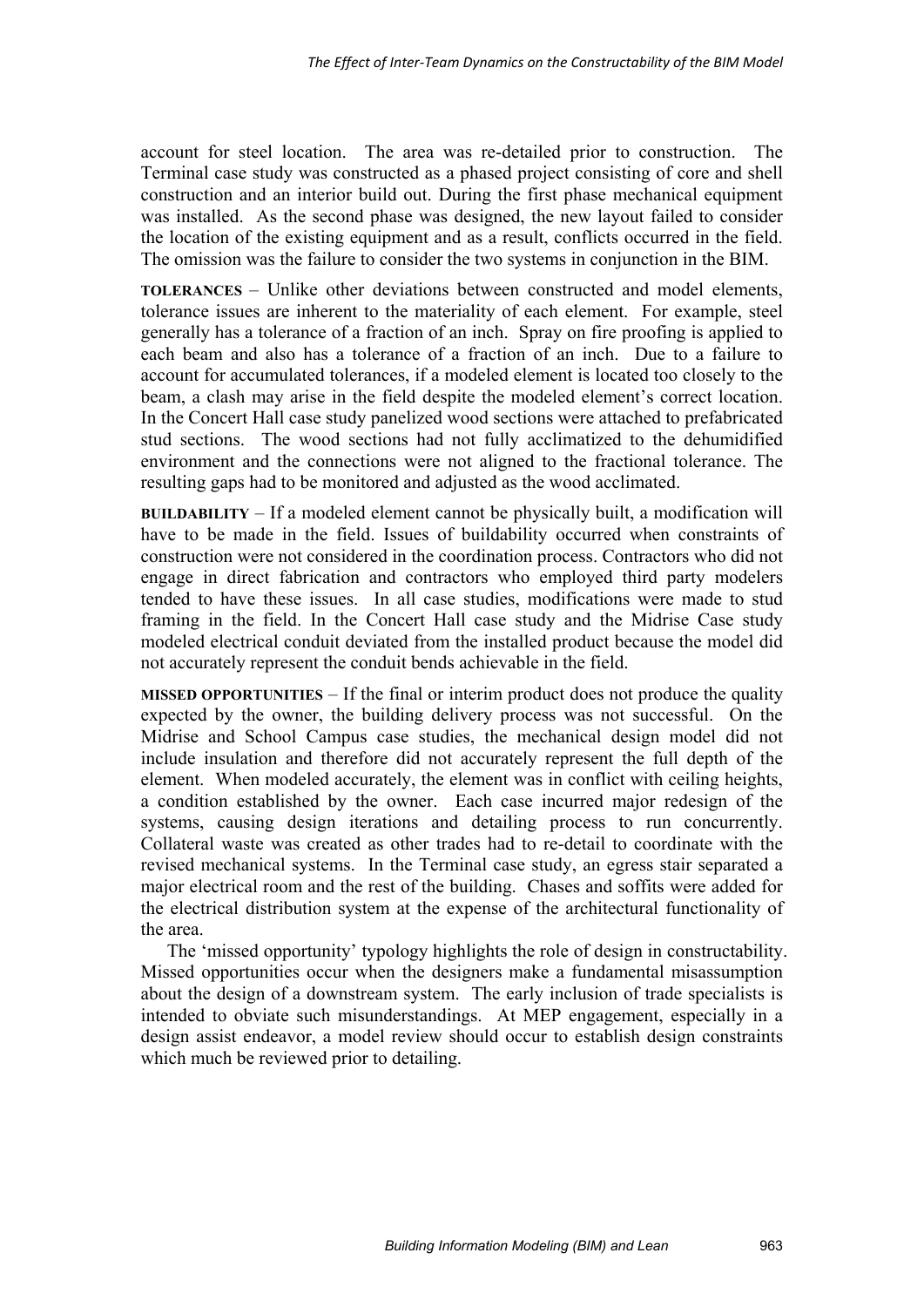## **DISCUSSION**

Decreasing the variability between model elements and constructed components of the building increases the constructability of the model and therefore reduces waste. To increase the constructability of the BIM, typologies of error must be addressed and mitigated through process management. Additionally, the differing incentives and sophistication of specialty contractors must be acknowledged in management strategy. The BIM should become a simulacrum for construction; a virtual space to test construction methods, prefabrication, and sequencing. The key to the constructability of BIM is that team installing in the field must BELIEVE in the BIM.

When the team is broken down to the participant level, it is apparent that trade specialists occupy different ranges in the spectrum of Lean. In the current state, active controls must be set with the Last Planner™ framework to ensure that variability between the model and field is reduced for each trade BIM. The handoff of the BIM does not happen with a coordinated model, but with a constructible model.

| Increased<br><b>Trade Model Intensity of</b><br>Application<br>Reduces | Errors                     | The use of model based layout ensures<br>components are place as modeled.                          |
|------------------------------------------------------------------------|----------------------------|----------------------------------------------------------------------------------------------------|
|                                                                        | Tolerance Issues           | Prefabricated elements have reduced tolerances<br>due to production in a controlled environment.   |
|                                                                        | <b>Buildability Issues</b> | If models are used for installation, trades specialists<br>will invest in accuracy of their model. |

#### **INCREASING MODEL INTENSITY BY ESTABLISHING THE LAST PLANNER IN BIM**

Figure 5: The Effect of Increased Model Intensity

Of the trades analyzed, those that directly fabricate from BIM have the highest intensity of model application. They have fewer instances of errors, tolerance issues, and buildability issues because they detail their model to enable fabrication. Essentially, they have created an intrinsic customer who sets the conditions for approval for the handoff of the model. The reliability of these models adds value to the project BIM as other trades can coordinate with a high degree of confidence in the accuracy of fabrication model.

The key to increasing the intensity of model application for all trades is establishing each trade as its own customer; in short, applying the Last Planner™ philosophy. The basis of the Last Planner™ system is to only hand off work that CAN and SHOULD be done. Additionally, the customer sets the conditions for approval of the handoff. (Ballard and Howell, 2004) If the detailers have to deliver a model to their field team for installation, they will detail exactly what the field needs to install. As a result, the model will be more accurate and contribute positively to the value of the project BIM.

Active management by the BIM lead may be needed to encourage the application of Last Planner™ philosophy. Trades that do not fabricate from BIM are not intrinsically motivated to invest in the constructability of the BIM. For these trades, coordination and construction are completely delinked – the person who makes the commitment to the coordination of the model is different than the person who makes the commitment to execute in the field.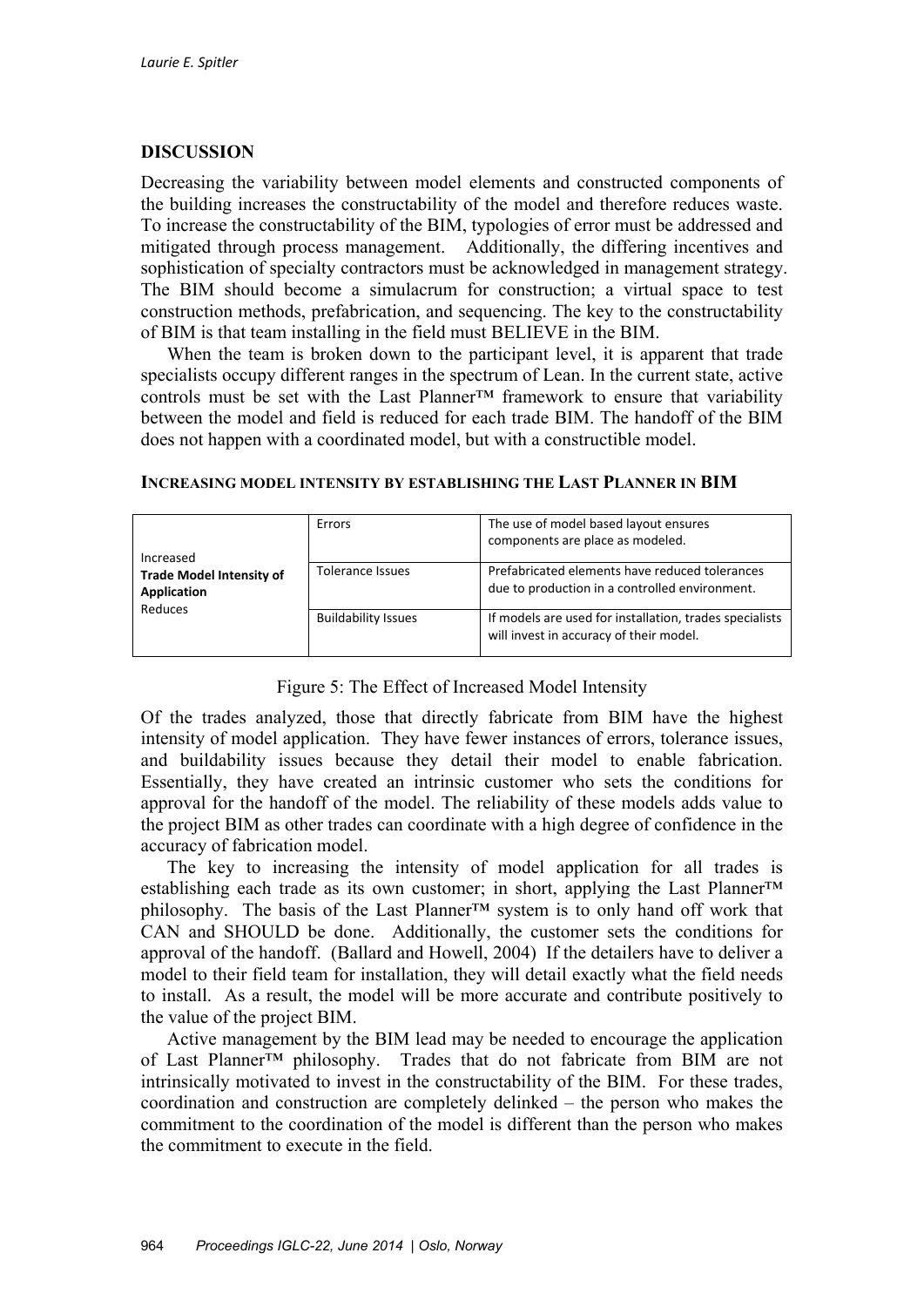For example, the concrete contractor on the Concert Hall expressed a disinterest in engaging in coordination of finishes. The design detail showed cast-in-place radiused slabs meeting a pre-fabricated conic wood wall. The half inch tolerance demanded by the detail was less than the field tolerance of concrete. The General Contractor worked with the concrete contractor to understand that conventional 2D detailing would not meet the needs of the field layout team. Instead, detailed 3D models of slab edges and wood walls were developed. The model was used for wall fabrication and model based layout of forms. The forms and the slabs were surveyed and reincorporated into the model for verification. The wood wall contractor had a zero conflict installation. In this case, the general contractor helped the concrete contractor identify that the layout crew was the customer of the BIM, and the intensity of application of the model was increased to meet the customer's needs.

Project thinking and terminology should also be reviewed. Current BIM practice dictates that when an area is coordinated, each trade specialist indicates acceptance by 'signing off.' The term 'sign off' reinforces the categorization of the BIM as a product, the end result of the conversion process from design intent to a detailed model. Instead, the term 'handoff' should be used to emphasize that the completion of the model is a process step towards the installation of work in the field. The customer for the BIM handoff should be the person or group who has committed to execute the work in the field, the last planners, as they are best able to identify constraints.

Pre-handoff, it would be advantageous to have a construction pull session to review sequencing of that portion of the building. At that time, constraints such as priority walls and atypical conditions could be identified and the trade specialists can be aligned in their understanding of the BIM.

| Increased<br><b>Extensiveness of Trade</b><br><b>Models</b><br>Reduces | <b>Buildability Issues</b>  | More fabrication level models allow more<br>opportunity for coordination and work planning.   |
|------------------------------------------------------------------------|-----------------------------|-----------------------------------------------------------------------------------------------|
|                                                                        | Omissions                   | If all trades are modeled, the BIM becomes a near<br>complete representation of the building. |
|                                                                        | <b>Missed Opportunities</b> | A complete model will allow better visualization for<br>the owner and design team.            |

## **MODEL EXTENSIVENESS**

#### Figure 6: The Effect of Increased Model Extensiveness

The BIM process must be viewed according to Lean breakdown structure; essentially a project within a project. As with any project, an essential early step is to create the correct work breakdown structure. The milestones for BIM must recognize both design and construction milestones and mediate between iterative design and linear construction. If detailing starts before design is set, waste through re-work of model is necessary. If detailing starts too late, handoffs of information to the field needed for construction will be missed.

It may be appropriate to set a design review pass as a milestone and specifically include the owner and designers in the pull. In the Midrise case study, specialty contractors engaged in coordination and pulled a schedule to meet the steel fabrication release dates, neglecting to consider the level of completeness in the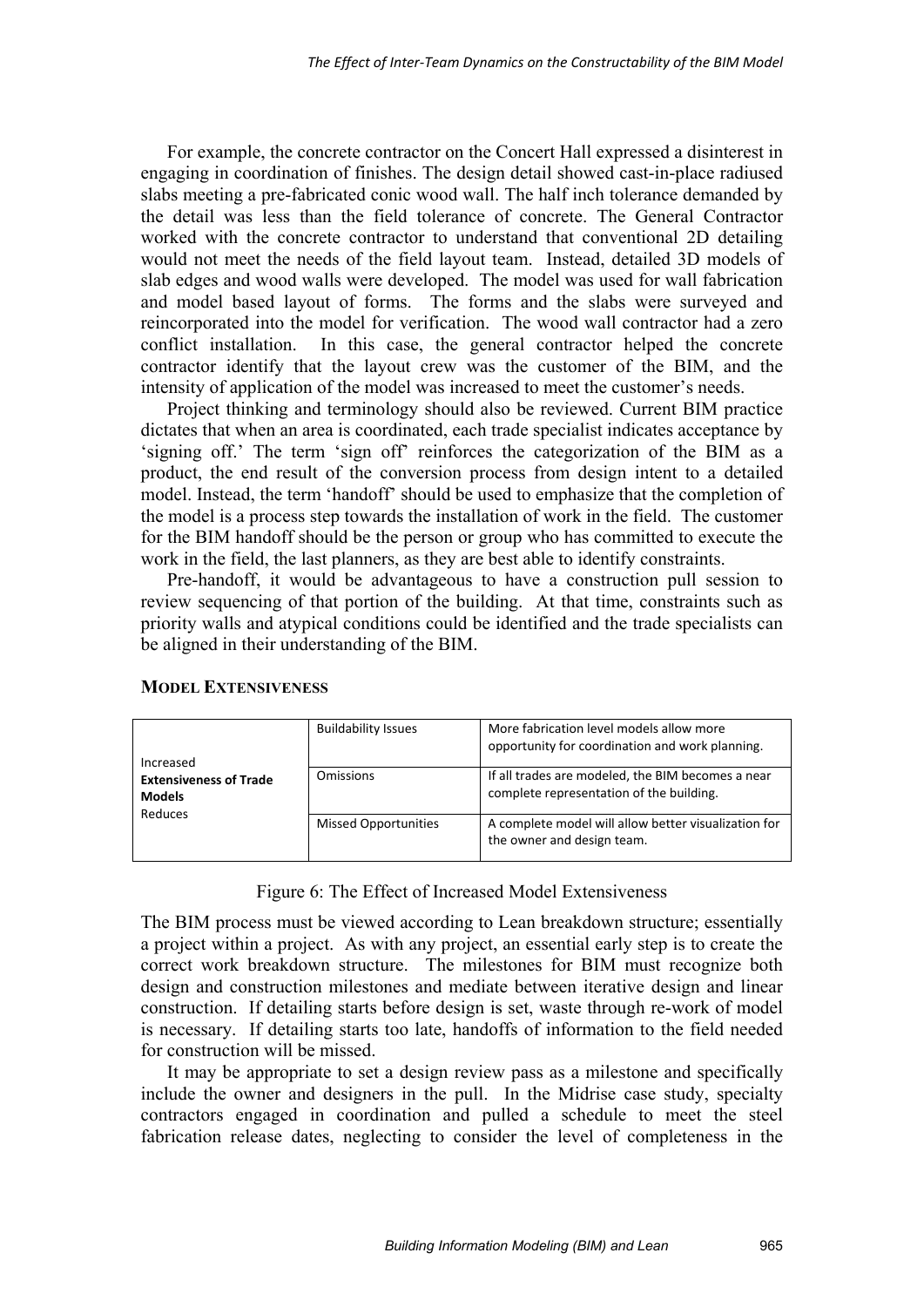mechanical design. By nature, design has positive and negative iterations (Hamzeh, et al 2009) while detailing is linear. If the mechanical system lags behind others in design, the iterations in that system will cause rework of adjacent systems. Additionally the flow through the building will be disrupted, as more areas are released to maintain a continuity of work for the contractors not immediately involved in design coordination. If a design assist, or 'pre-detailing' milestone is recognized, appropriate resources can be allocated to validating and resolving the design prior to producing a fabrication level model of the building.

The Midrise case study utilized an inappropriate Work Breakdown Structure. The team was correct in recognizing that impacts to steel needed to be identified prior to steel fabrication, but the team did not identify that the key systems to coordinate with steel were the vertical risers while the major redesign occurred in the horizontal ducts. A more appropriate work breakdown would have been to have concurrent phase milestones of design assist and riser coordination followed by milestones of aboveceiling horizontal coordination by trades.

In the School Campus case study, the MEPF and framing contractors were engaged prior to submission of plans to the Authority Having Jurisdiction (AHJ). The specialty contractors reviewed the model for constructability and preferred installation details. All modeling was completed by the design team. A 'design review' milestone is an effective tool to prevent 'missed opportunities' because it provides an opportunity for a structured review and a forum for designers and owners to impart their values to the detailing team. Additional, focusing on removing major constraints will reduce variability and create a more predictable work flow for the detailing effort.

## **CONCLUSIONS AND RECOMMENDATIONS**

If contractors establish an intrinsic customer for BIM, the constructability of each component BIM will increase. However, the sum of the BIM is greater than its parts. As confidence the constructability of each model increases, greater levels of coordination are possible between the component models, and the value of the Project BIM functionalities are enhanced. The project BIM then positively impacts Lean principles implemented on the project. This cycle demonstrates the positive reciprocal interactions between BIM functionalities and Lean principles.

#### **CURRENT STATE: ALIGNMENT THROUGH MANAGEMENT**

It is tempting to view BIM coordination as a linear conversion process to develop design drawings/models into detailed fabrication models. In this view, a traditional management of BIM execution would be applicable. The schedule would be set and the product delivered to each contractor's shop for fabrication. Deviations from the schedule could be addressed through increased resources. This model of BIM execution, however, does not account for the dynamics of trade interaction or encourage adding value to the model by improving constructability as explored in the case studies. The Last Planner™ System was developed to address variability by placing the responsibility for handoffs in the hands of those executing the work. This process model should also be used to enhance the constructability of the BIM.

To gain the maximum value out of BIM, Last Planner™ concepts must be applied to BIM execution.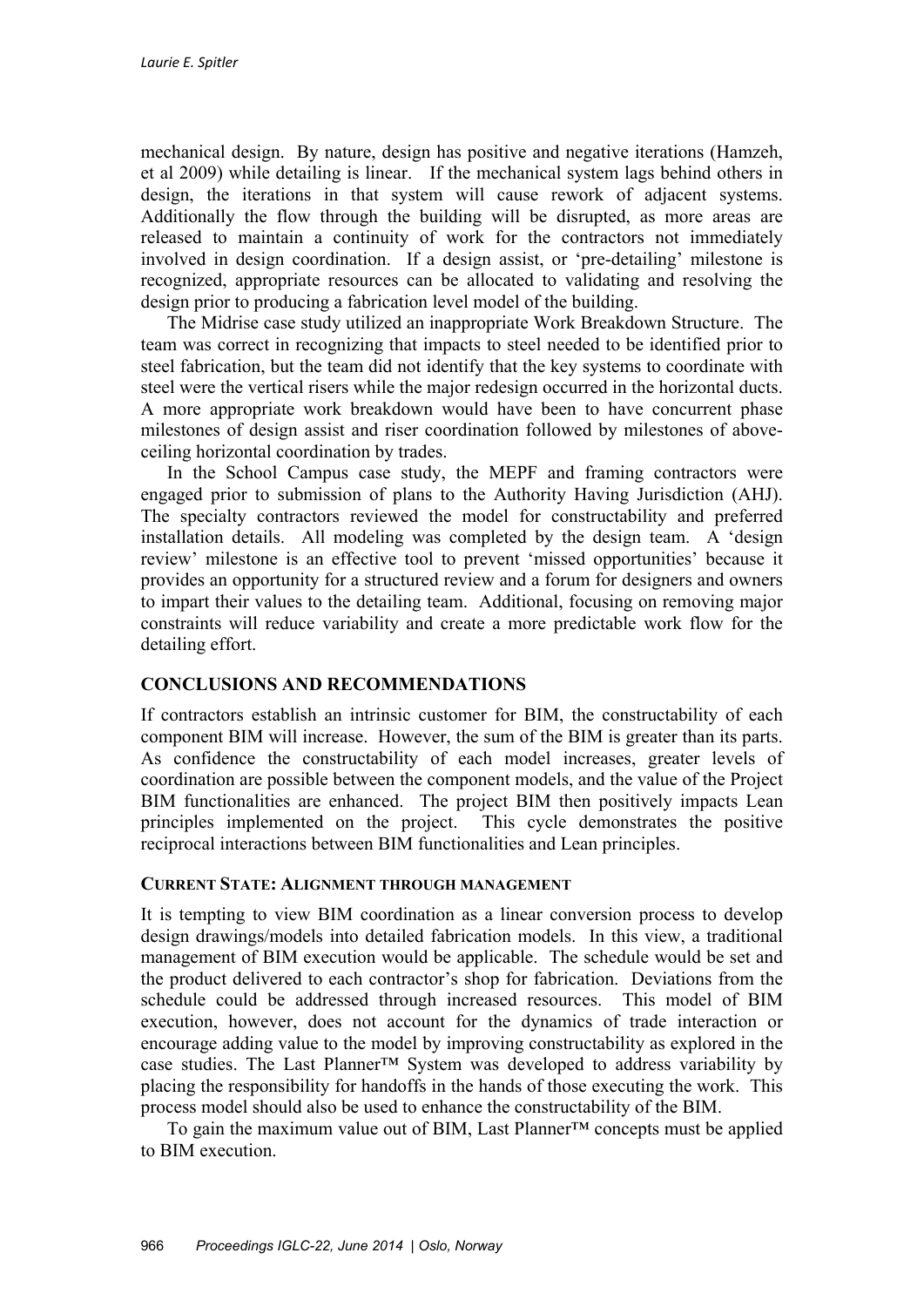- The Trade Foremen must be included in BIM coordination as the last planners. The completion of coordination is not a product. It is a handoff to the trade specialists that implement the model. The customer in a handoff defines the conditions of satisfaction, so it follows that the model is not complete until it is accepted by the field. At this time, a virtual pull session should be held to review constructability.
- Pull sessions should be held to pull to project detailing milestones. Detailers should discuss challenges of particular area, constraints identified, and flow established.
- The BIM milestone schedule must be set to the construction schedule. This will result detailed coordination starting later in a project.
- The Customer conditions for satisfaction must be established at inception.

#### **FUTURE STATE: INHERENT ALIGNMENT**

This paper reviews the current state of BIM coordination and proposes active controls to ensure constructability. The ideal future state is that all contractors are intrinsically incentivized to produce a constructible model. Trade specialists' models improve in accuracy if the accuracy of the model reduces waste in the field. The accuracy of each model contributes to the constructability of the project model.

Trade specialists who employ direct fabrication from BIM utilize a high degree of prefabrication and are therefore incentivized to detail a highly accurate model. Therefore, it follows that if contractors who traditionally stick build are encouraged to prefabricate they will correspondingly be incentivized to improve the accuracy of their model. The concert hall had several complexly curved walls. The trade specialist had to use specially fabricated curved studs. To define the radius, the contractor created a model from which the studs were fabricated. The adjacent contractors then had a high degree of confidence in coordinating to that model.

Model based layout is another technique which incentives model accuracy. If all parties are confident that the installed component will be the same as the model element then tolerances can be reduced and quality improved.

Collaborative contracts, such as Integrated Forms of Agreement, incentivize Trade specialists to prioritize the constructability of the entire building over the constructability of their trade.

A central tenant of lean and BIM is collaboration. It is the team's job to work together towards continual improvement and waste reduction in the field. Aligning the team to create a constructible model is integral to this journey.